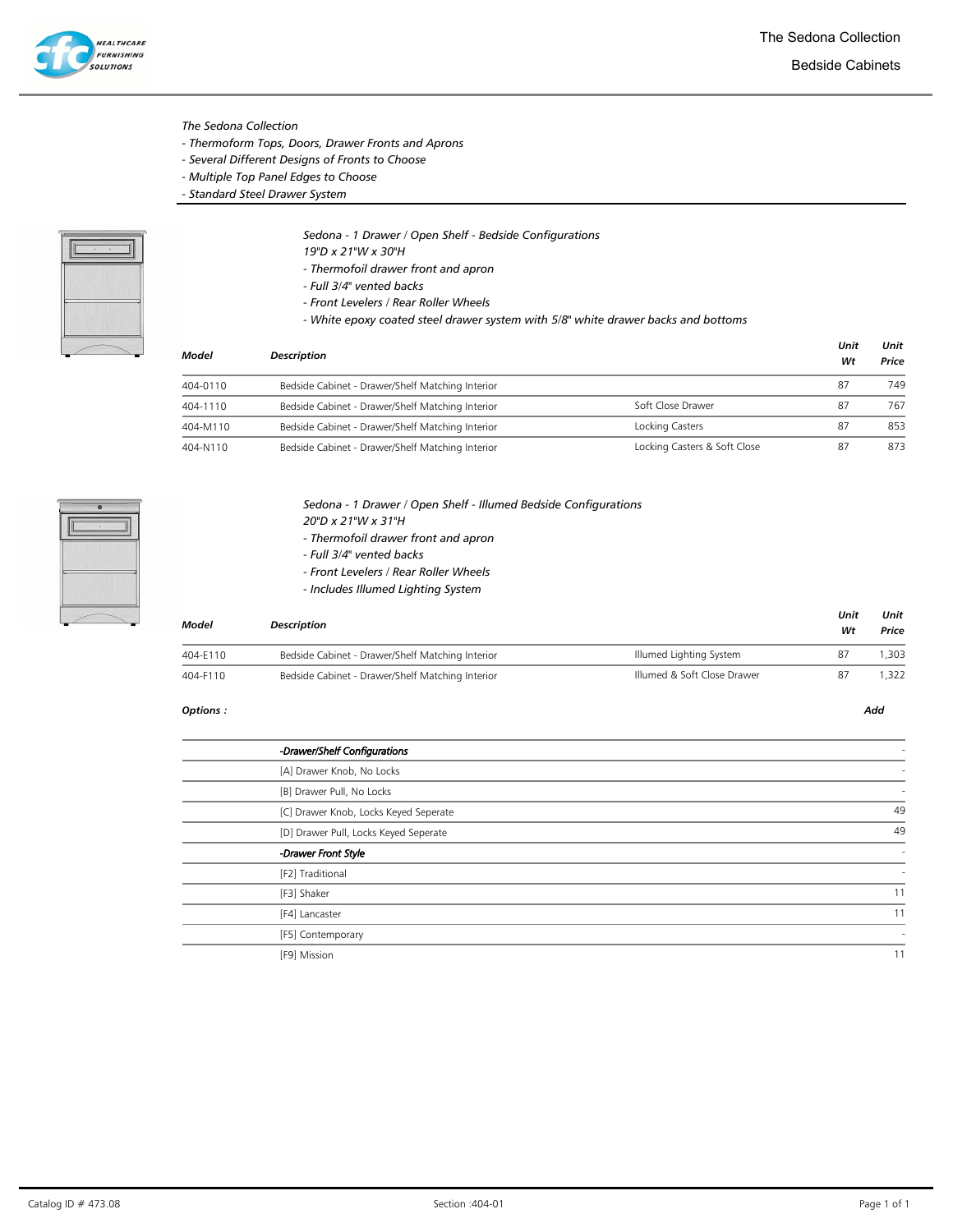

Bedside Cabinets

### Sedona - 1 Door / 1 Drawer - Bedside Configurations 19"D x 21"W x 30"H

- Thermofoil door, drawer fronts and apron
- Full 3/4" vented backs
- Front Levelers / Rear roller wheels
- White epoxy coated steel drawer system with 5/8" white drawer backs and bottoms

| Model    | <b>Description</b>                        |                                | Unit<br>Wt | Unit<br>Price |
|----------|-------------------------------------------|--------------------------------|------------|---------------|
| 404-012L | Bedside Cabinet - Door/Drawer Hinge Left  |                                | 96         | 925           |
| 404-012R | Bedside Cabinet - Door/Drawer Hinge Right |                                | 96         | 925           |
| 404-112L | Bedside Cabinet - Door/Drawer Hinge Left  | Soft Close Door and Drawer     | 96         | 1,010         |
| 404-112R | Bedside Cabinet - Door/Drawer Hinge Right | Soft Close Door and Drawer     | 96         | 1,010         |
| 404-M12L | Bedside Cabinet - Door/Drawer Hinge Left  | Locking Casters                | 96         | 951           |
| 404-M12R | Bedside Cabinet - Door/Drawer Hinge Right | Locking Casters                | 96         | 951           |
| 404-N12L | Bedside Cabinet - Door/Drawer Hinge Left  | Locking Casters and Soft Close | 96         | 1,038         |
| 404-N12R | Bedside Cabinet - Door/Drawer Hinge Right | Locking Casters and Soft Close | 96         | 1,038         |



### Sedona - 1 Door / 1 Drawer - Illumed Bedside Configurations 20"D x 21"W x 31"H

- Thermofoil door, drawer fronts and apron
- Full 3/4" vented backs
- Front levelers / Rear roller wheels
- Includes Illumed Lighting System

| Model    | <b>Description</b>                        |                         | Unit<br>Wt | Unit<br>Price |
|----------|-------------------------------------------|-------------------------|------------|---------------|
| 404-E12L | Bedside Cabinet - Door/Drawer Hinge Left  | Illumed Lighting System | 96         | '.464         |
| 404-E12R | Bedside Cabinet - Door/Drawer Hinge Right | Illumed Lighting System | 96         | 1.464         |
| 404-F12L | Bedside Cabinet - Door/Drawer Hinge Left  | Illumed and Soft Close  | 96         | 1.484         |
| 404-F12R | Bedside Cabinet - Door/Drawer Hinge Right | Illumed and Soft Close  | 96         | .484          |

| -Door/Drawer Configurations              |                 |    |
|------------------------------------------|-----------------|----|
| [K] Door Knob/Drawer Knob                |                 |    |
| [L] Door Knob/Drawer Pull                |                 |    |
| [M] Door Pull/Drawer Knob                |                 |    |
| [N] Door Pull/Drawer Pull                |                 |    |
| [O] Door Knob/Drawer Knob Keyed Separate | Top Drawer Lock | 49 |
| [P] Door Knob/Drawer Pull Keyed Separate | Top Drawer Lock | 49 |
| [Q] Door Pull/Drawer Knob Keyed Separate | Top Drawer Lock | 49 |
| [R] Door Pull/Drawer Pull Keyed Separate | Top Drawer Lock | 49 |
| -Door/Drawer Front Style                 |                 |    |
| [F2] Traditional                         |                 |    |
| [F3] Shaker                              |                 | 57 |
| [F4] Lancaster                           |                 | 57 |
| [F5] Contemporary                        |                 |    |
| [F9] Mission                             |                 | 57 |
| -Door Back                               |                 |    |
| [M] Matching                             |                 | 53 |
| [W] White                                |                 |    |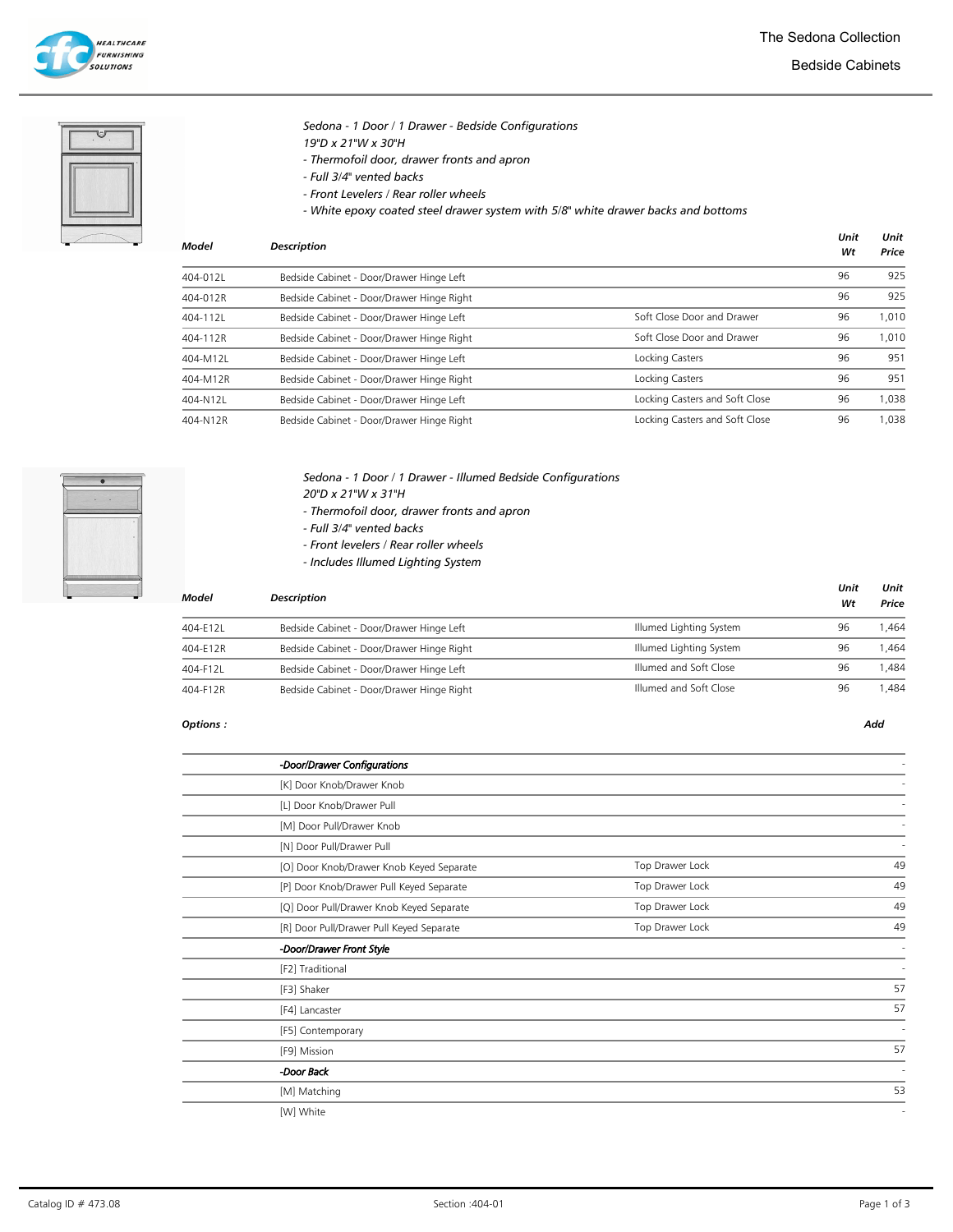

Bedside Cabinets

Sedona - 3 Drawer - Bedside Configurations 19"D x 21"W x 30"H

- Thermofoil drawer fronts and apron

- Full 3/4" vented backs

- Front Levelers / Rear roller wheels

- White epoxy coated steel drawer system with 5/8" white drawer backs and bottoms

| Model    | <b>Description</b>             |                              | Unit<br>Wt | Unit<br>Price |
|----------|--------------------------------|------------------------------|------------|---------------|
| 404-0130 | Bedside Cabinet - Three Drawer |                              | 101        | 1.013         |
| 404-1130 | Bedside Cabinet - Three Drawer | Soft Close Drawers           | 101        | 1.143         |
| 404-M130 | Bedside Cabinet - Three Drawer | Locking Casters              | 101        | 1.114         |
| 404-N130 | Bedside Cabinet - Three Drawer | Locking Casters & Soft Close | 101        | 1.172         |



|  |  | Sedona - 3 Drawer - Illumed Bedside Configurations |
|--|--|----------------------------------------------------|
|  |  |                                                    |

20"D x 21"W x 31"H

- Thermofoil drawer fronts and apron
- Full 3/4" vented backs
- Front levelers / Rear roller wheels
- Includes Illumed Lighting System

| Model    | <b>Description</b>             |                             | Unit<br>Wt | Unit<br>Price |
|----------|--------------------------------|-----------------------------|------------|---------------|
| 404-E130 | Bedside Cabinet - Three Drawer | Illumed Lighting System     | 101        | .632          |
| 404-F130 | Bedside Cabinet - Three Drawer | Illumed & Soft Close Drawer | 101        | .695          |

| -Three Drawer Configurations          |                 |     |
|---------------------------------------|-----------------|-----|
| [A] Drawer Knob, No Locks             |                 |     |
| [B] Drawer Pull, No Locks             |                 |     |
| [C] Drawer Knob, Locks Keyed Seperate | Top Drawer Lock | 49  |
| [D] Drawer Pull, Locks Keyed Seperate | Top Drawer Lock | 49  |
| [E] Drawer Knob, Locks Keyed Seperate | Lock All        | 147 |
| [F] Drawer Pull, Locks Keyed Seperate | Lock All        | 147 |
| -Drawer Front Style                   |                 | ł,  |
| [F2] Traditional                      |                 |     |
| [F3] Shaker                           |                 | 57  |
| [F4] Lancaster                        |                 | 57  |
| [F5] Contemporary                     |                 |     |
| [F9] Mission                          |                 | 57  |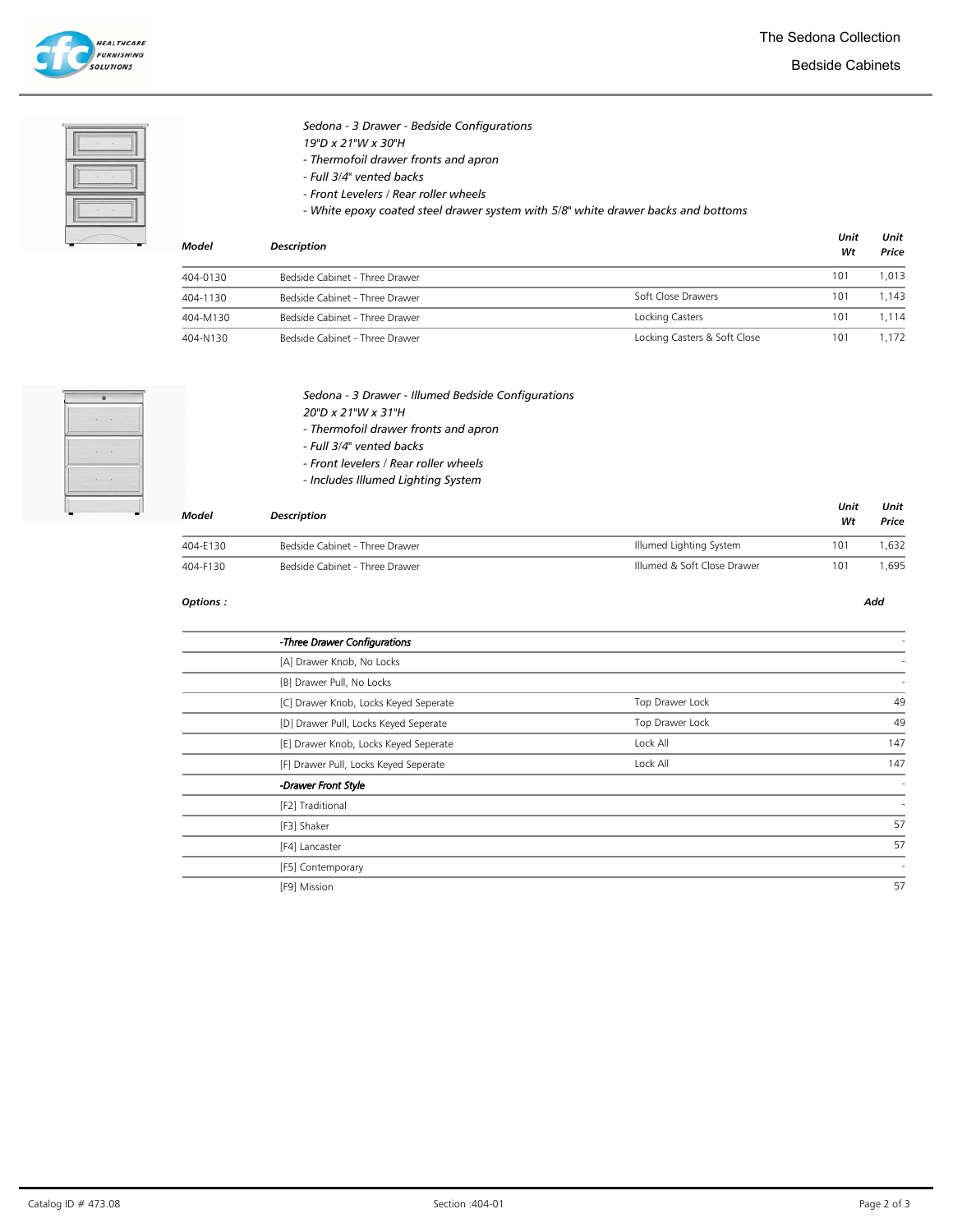

# Bedside Cabinet Options



## Bedside Cabinet Selections - Aprons, Tops, Drawer Liners

- See Sedona Finish Selection for Woodgrains and Decorative Hardware
- Custom Options available

| -Apron Style                         |     |
|--------------------------------------|-----|
| [B1] Closed Arch Apron               |     |
| [B2] Arch Apron                      |     |
| [B3] Scalloped Apron                 |     |
| [B4] Contemporary Apron              |     |
| -Top Style                           |     |
| [T3] Matching 3mm PVC Edge           |     |
| [TA] Thermoformed Radius Edge        |     |
| [TB] Thermoformed Step Edge          |     |
| [TD] Thermoformed No Drip Edge       | 65  |
| [TR] HPL w/ Rolled Front Edge        |     |
| -Drawer Liners                       |     |
| [1] Single Drawer Liner              | 62  |
| [3] Three Drawer Liners              | 185 |
| -Custom Options, Contact For Pricing |     |
| Gallery Rail                         | ٠   |
| Power Module                         | 430 |
| Solid Surface Tops                   | ٠   |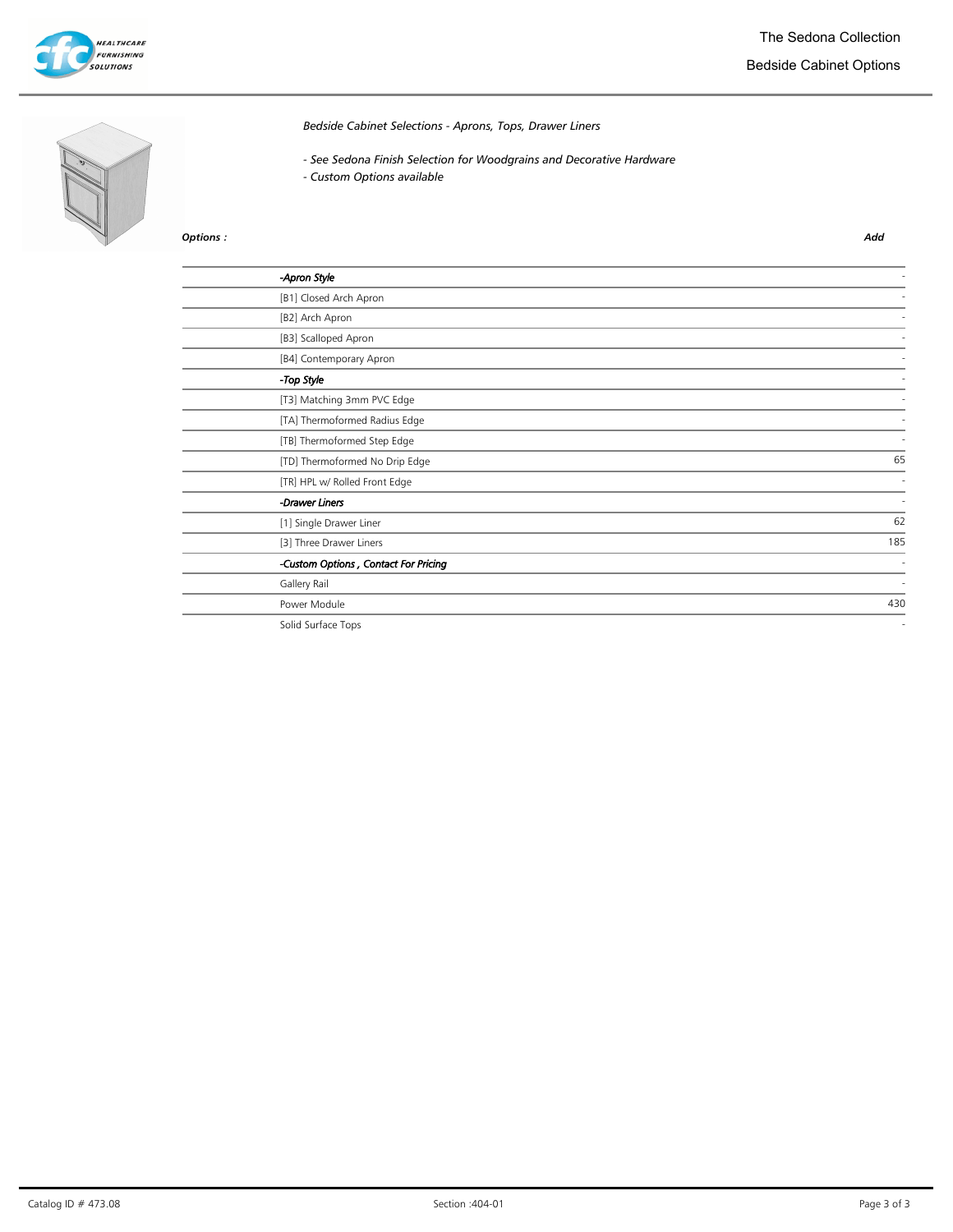**HEALTHCARE FURNISHING** .<br>solutions

Dresser Cabinets

# Sedona - 3 Drawer - Dresser Units

19"D x 30"W x 30"H

- Thermofoil drawer fronts and apron
- Full 3/4" vented backs
- Front Levelers
- White epoxy coated steel drawer system with 5/8" white drawer backs and bottoms

| Model    | <b>Description</b>                      | Unit<br>Wt         | Unit<br>Price |      |
|----------|-----------------------------------------|--------------------|---------------|------|
| 404-0230 | Dresser Cabinet - Three Drawer 30" Wide |                    | 128           | .266 |
| 404-1230 | Dresser Cabinet - Three Drawer 30" Wide | Soft Close Drawers | 128           | .418 |

### Options : Add

| -Three Drawer Configurations                                                                          |                 |    |
|-------------------------------------------------------------------------------------------------------|-----------------|----|
| [A] Drawer Knob, No Locks                                                                             |                 |    |
| [B] Drawer Pull, No Locks                                                                             |                 |    |
| [C] Drawer Knob, Locks Keyed Seperate                                                                 | Top Drawer Lock | 49 |
| [D] Drawer Pull, Locks Keyed Seperate                                                                 | Top Drawer Lock | 49 |
| -Drawer Front Style                                                                                   |                 |    |
| [F2] Traditional                                                                                      |                 |    |
| [F3] Shaker                                                                                           |                 | 85 |
| [F4] Lancaster                                                                                        |                 | 85 |
| [F5] Contemporary                                                                                     |                 |    |
| [F9] Mission                                                                                          |                 | 85 |
| -Apron Style                                                                                          |                 |    |
| [B1] Closed Arch Apron                                                                                |                 |    |
| [B2] Arch Apron                                                                                       |                 |    |
| [B3] Scalloped Apron                                                                                  |                 |    |
| [B4] Contemporary Apron                                                                               |                 |    |
| -Top Style                                                                                            |                 |    |
| [T3] Matching 3mm PVC Edge                                                                            |                 |    |
| [TA] Thermoformed Radius Edge                                                                         |                 |    |
| [TB] Thermoformed Step Edge                                                                           |                 |    |
| [TD] Thermoformed No Drip Edge                                                                        |                 | 89 |
| [TR] HPL w/ Rolled Front Edge                                                                         |                 |    |
| -Custom Options, Contact For Pricing                                                                  |                 |    |
| $\mathcal{C}$ . If $\mathcal{A}$ is $\mathcal{C}$ is a set of $\mathcal{C}$ is a set of $\mathcal{C}$ |                 |    |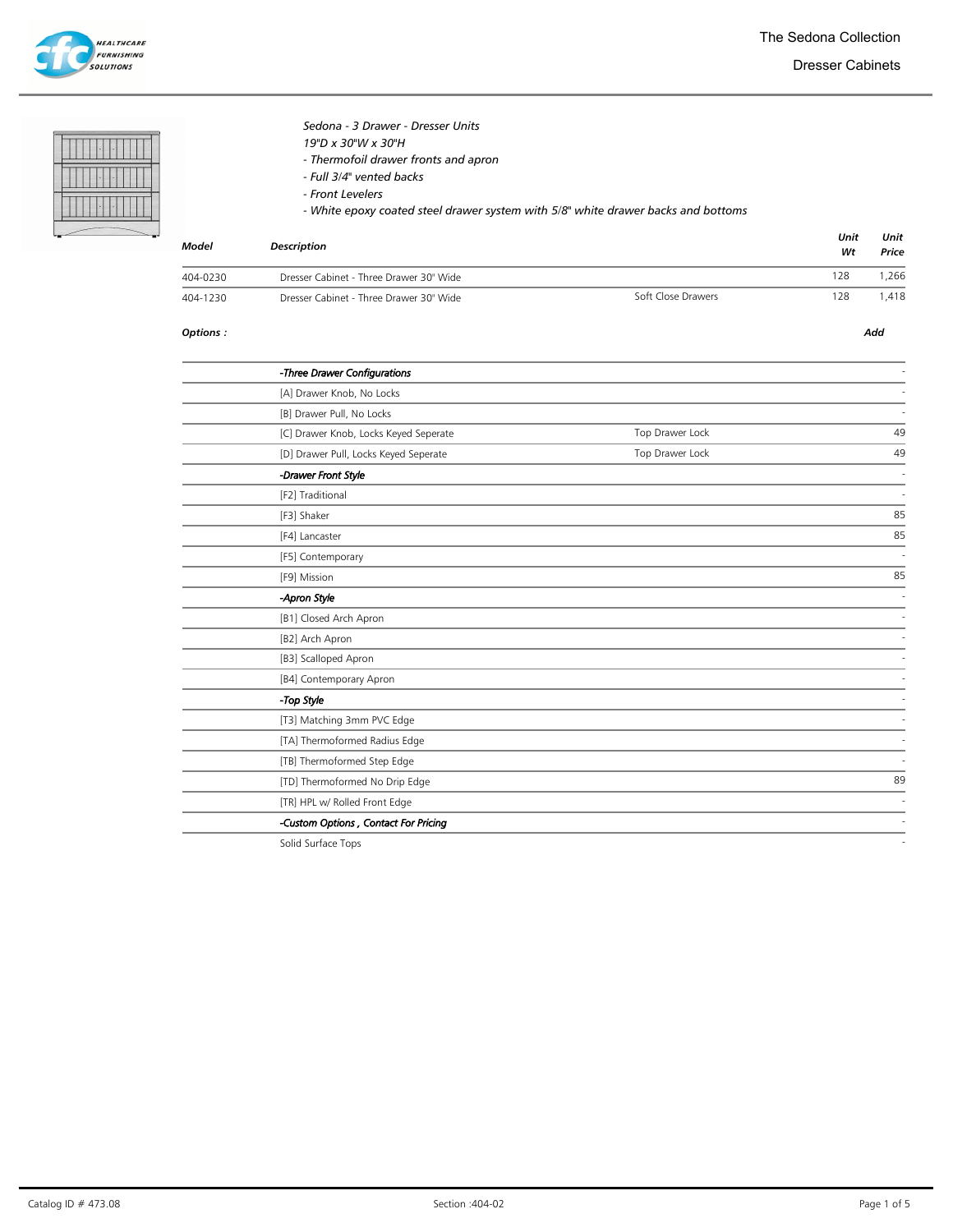

Dresser Cabinets

# Sedona - 4 Drawer - Dresser Units

19"D x 30"W x 38"H

- Thermofoil drawer fronts and apron
- Full 3/4" vented backs
- Front Levelers
- White epoxy coated steel drawer system with 5/8" white drawer backs and bottoms

| Model    | <b>Description</b>                     |                    | Unit<br>Wt | Unit<br>Price |
|----------|----------------------------------------|--------------------|------------|---------------|
| 404-0240 | Dresser Cabinet - Four Drawer 30" Wide |                    | 145        | 1.515         |
| 404-0245 | Dresser Cabinet - Four Drawer 35" Wide |                    | 145        | 1.700         |
| 404-1240 | Dresser Cabinet - Four Drawer 30" Wide | Soft Close Drawers | 145        | 1.713         |
| 404-1245 | Dresser Cabinet - Four Drawer 35" Wide | Soft Close Drawers | 145        | .855          |

### Options : Add

| -Four Drawer Configurations           |                 |     |
|---------------------------------------|-----------------|-----|
| [A] Drawer Knob, No Locks             |                 |     |
| [B] Drawer Pull, No Locks             |                 |     |
| [C] Drawer Knob, Locks Keyed Seperate | Top Drawer Lock | 49  |
| [D] Drawer Pull, Locks Keyed Seperate | Top Drawer Lock | 49  |
| -Drawer Front Style                   |                 |     |
| [F2] Traditional                      |                 |     |
| [F3] Shaker                           |                 | 112 |
| [F4] Lancaster                        |                 | 112 |
| [F5] Contemporary                     |                 |     |
| [F9] Mission                          |                 | 112 |
| -Apron Style                          |                 |     |
| [B1] Closed Arch Apron                |                 |     |
| [B2] Arch Apron                       |                 |     |
| [B3] Scalloped Apron                  |                 |     |
| [B4] Contemporary Apron               |                 |     |
| -Top Style                            |                 |     |
| [T3] Matching 3mm PVC Edge            |                 |     |
| [TA] Thermoformed Radius Edge         |                 |     |
| [TB] Thermoformed Step Edge           |                 |     |
| [TD] Thermoformed No Drip Edge        |                 | 89  |
| [TR] HPL w/ Rolled Front Edge         |                 |     |
| -Custom Options, Contact For Pricing  |                 |     |
| Callel Conferent Track                |                 |     |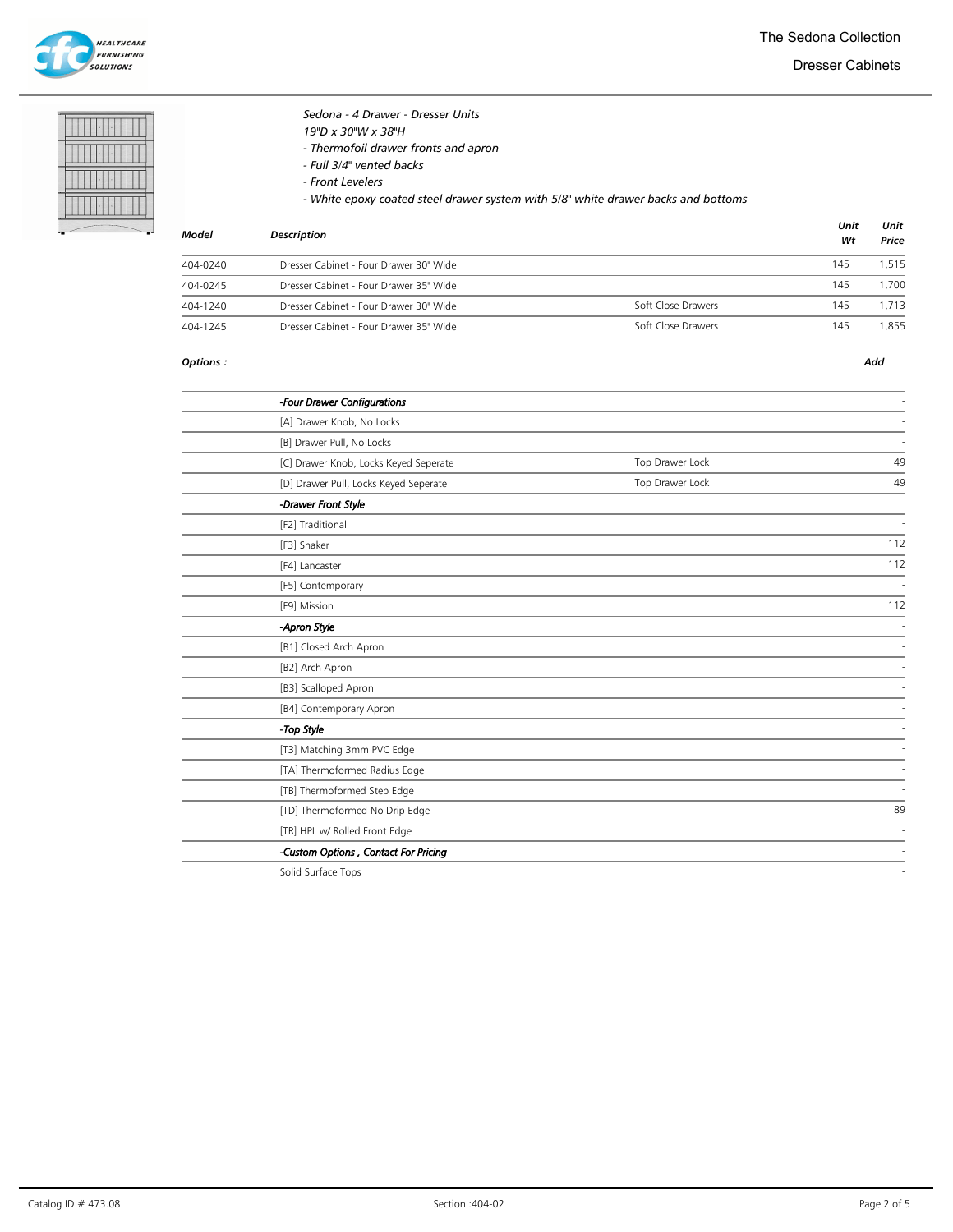

Dresser Cabinets

Unit

Unit



|       | Sedona - 5 Drawer - Dresser Units<br>19"D x 30"W x 46"H<br>- Thermofoil drawer fronts and apron<br>- Full 3/4" vented backs<br>- Front Levelers<br>- White epoxy coated steel drawer system with 5/8" white drawer backs and bottoms |
|-------|--------------------------------------------------------------------------------------------------------------------------------------------------------------------------------------------------------------------------------------|
| Model | <b>Description</b>                                                                                                                                                                                                                   |

| Model    | Description                   |                    | Wt  | Price |
|----------|-------------------------------|--------------------|-----|-------|
| 404-0250 | Dresser Cabinet - Five Drawer |                    | 175 | 1.814 |
| 404-1250 | Dresser Cabinet - Five Drawer | Soft Close Drawers | 175 | .969  |

### Options : Add

L Ĭ.

| -Five Drawer Configurations           |                 |     |
|---------------------------------------|-----------------|-----|
| [A] Drawer Knob, No Locks             |                 |     |
| [B] Drawer Pull, No Locks             |                 |     |
| [C] Drawer Knob, Locks Keyed Seperate | Top Drawer Lock | 49  |
| [D] Drawer Pull, Locks Keyed Seperate | Top Drawer Lock | 49  |
| -Drawer Front Style                   |                 |     |
| [F2] Traditional                      |                 |     |
| [F3] Shaker                           |                 | 112 |
| [F4] Lancaster                        |                 | 112 |
| [F5] Contemporary                     |                 |     |
| [F9] Mission                          |                 | 112 |
| -Apron Style                          |                 |     |
| [B1] Closed Arch Apron                |                 |     |
| [B2] Arch Apron                       |                 |     |
| [B3] Scalloped Apron                  |                 |     |
| [B4] Contemporary Apron               |                 |     |
| -Top Style                            |                 |     |
| [T3] Matching 3mm PVC Edge            |                 |     |
| [TA] Thermoformed Radius Edge         |                 |     |
| [TB] Thermoformed Step Edge           |                 |     |
| [TD] Thermoformed No Drip Edge        |                 | 89  |
| [TR] HPL w/ Rolled Front Edge         |                 |     |
| -Custom Options, Contact For Pricing  |                 |     |
| Callel Conferent Terra                |                 |     |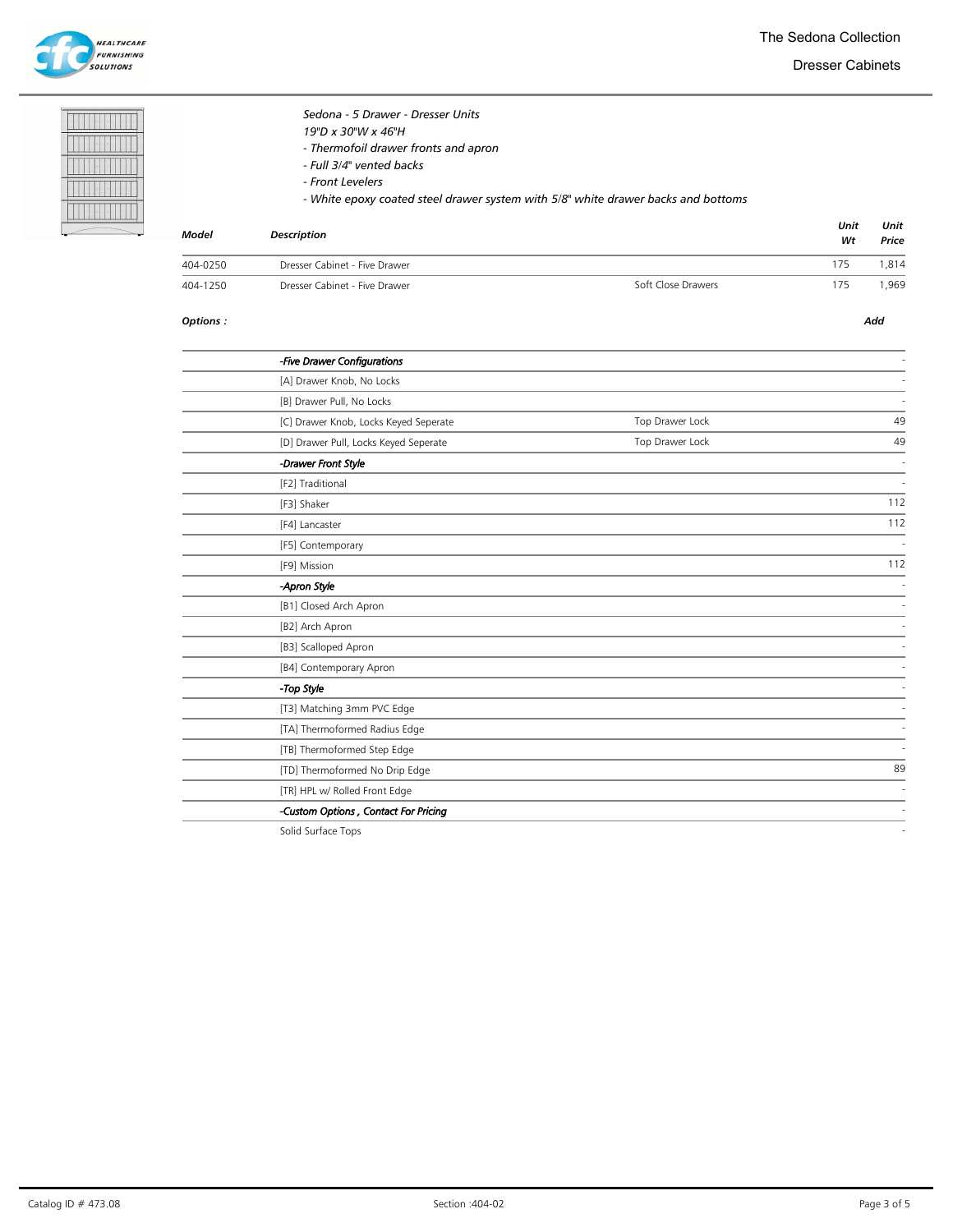

The Sedona Collection

Dresser Cabinets

| Model | <b>Description</b>                                                                | Wt   | Price |
|-------|-----------------------------------------------------------------------------------|------|-------|
|       |                                                                                   | Unit | Unit  |
|       | - White epoxy coated steel drawer system with 5/8" white drawer backs and bottoms |      |       |
|       | - Front Levelers                                                                  |      |       |
|       | - Full 3/4" vented backs                                                          |      |       |
|       | - Thermofoil drawer fronts and apron                                              |      |       |
|       | 19"D x 44"W x 30"H                                                                |      |       |
|       | Sedona - 6 Drawer - Dresser Units                                                 |      |       |

|          |                              |                    | ---- | ------- |
|----------|------------------------------|--------------------|------|---------|
| 404-0260 | Dresser Cabinet - Six Drawer |                    | 185  | 2,061   |
| 404-1260 | Dresser Cabinet - Six Drawer | Soft Close Drawers | 185  | 2,177   |

### Options : Add

| -Six Drawer Configurations            |                 |     |
|---------------------------------------|-----------------|-----|
| [A] Drawer Knob, No Locks             |                 |     |
| [B] Drawer Pull, No Locks             |                 |     |
| [C] Drawer Knob, Locks Keyed Seperate | Top Drawer Lock | 49  |
| [D] Drawer Pull, Locks Keyed Seperate | Top Drawer Lock | 49  |
| -Drawer Front Style                   |                 |     |
| [F2] Traditional                      |                 |     |
| [F3] Shaker                           |                 | 112 |
| [F4] Lancaster                        |                 | 112 |
| [F5] Contemporary                     |                 |     |
| [F9] Mission                          |                 | 112 |
| -Apron Style                          |                 |     |
| [B1] Closed Arch Apron                |                 |     |
| [B2] Arch Apron                       |                 |     |
| [B3] Scalloped Apron                  |                 |     |
| [B4] Contemporary Apron               |                 |     |
| -Top Style                            |                 |     |
| [T3] Matching 3mm PVC Edge            |                 |     |
| [TA] Thermoformed Radius Edge         |                 |     |
| [TB] Thermoformed Step Edge           |                 |     |
| [TD] Thermoformed No Drip Edge        |                 | 130 |
| [TR] HPL w/ Rolled Front Edge         |                 |     |
| -Custom Options, Contact For Pricing  |                 |     |
| Colid Surface Tops                    |                 |     |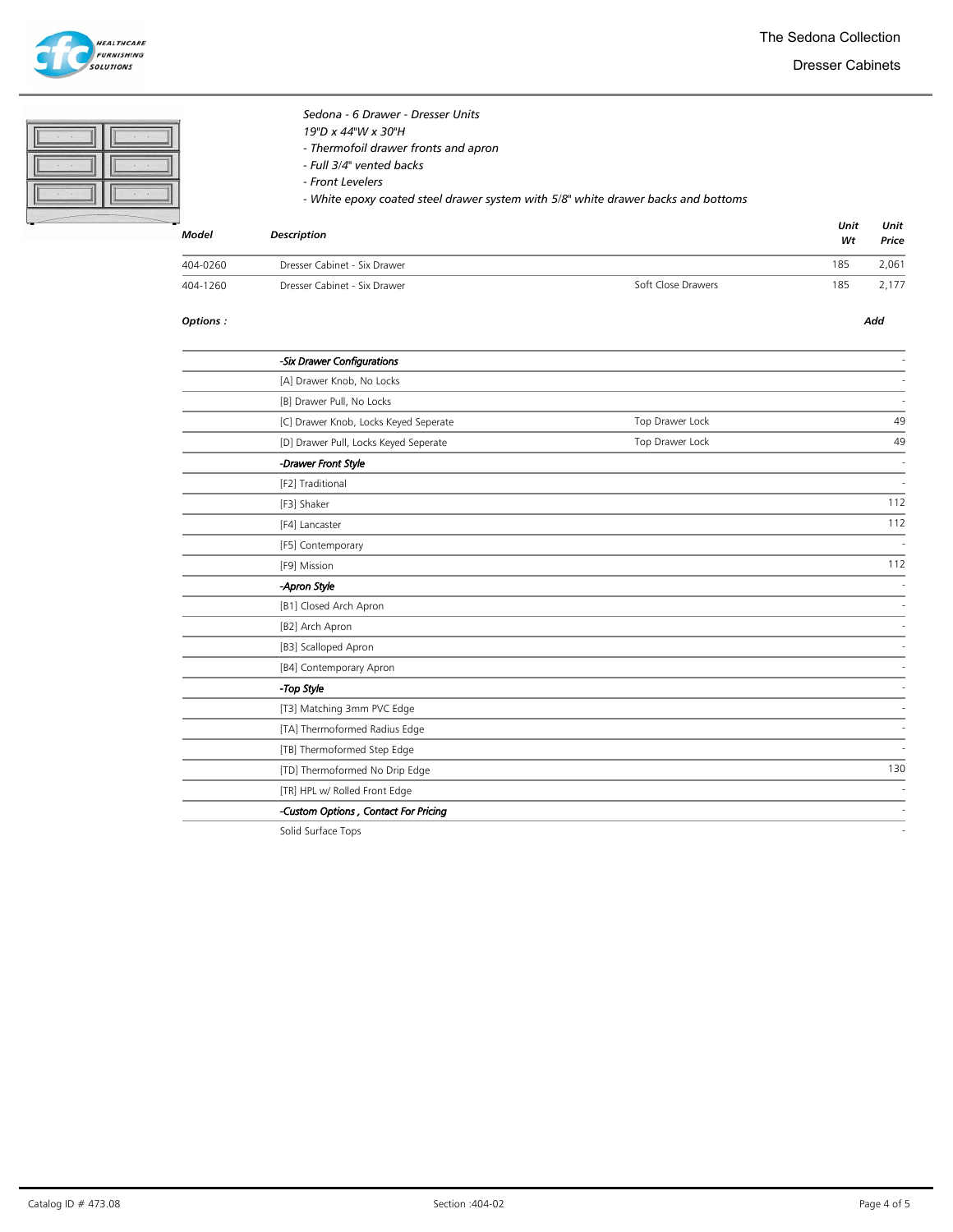

The Sedona Collection

Dresser Cabinets

|          | Sedona - 8 Drawer - Dresser Units<br>19"D x 40"W x 38"H<br>- Thermofoil drawer fronts and apron<br>- Full 3/4" vented backs<br>- Front Levelers<br>- White epoxy coated steel drawer system with 5/8" white drawer backs and bottoms |            |               |
|----------|--------------------------------------------------------------------------------------------------------------------------------------------------------------------------------------------------------------------------------------|------------|---------------|
| Model    | <b>Description</b>                                                                                                                                                                                                                   | Unit<br>Wt | Unit<br>Price |
| 404-0280 | Dresser Cabinet - 8 Drawer                                                                                                                                                                                                           | 215        | 2.528         |

### Options : Add

| -Eight Drawer Configurations          |                               |     |
|---------------------------------------|-------------------------------|-----|
| [A] Drawer Knob, No Locks             |                               |     |
| [B] Drawer Pull, No Locks             |                               |     |
| [C] Drawer Knob, Locks Keyed Seperate | Top Drawer Lock               | 49  |
| [D] Drawer Pull, Locks Keyed Seperate | Top Drawer Lock               | 49  |
| -Drawer Front Style                   |                               |     |
| [F2] Traditional                      |                               |     |
| [F3] Shaker                           |                               | 112 |
| [F4] Lancaster                        |                               | 112 |
| [F5] Contemporary                     |                               |     |
| [F9] Mission                          |                               | 112 |
| -Apron Style                          |                               |     |
| [B1] Closed Arch Apron                |                               |     |
| [B2] Arch Apron                       |                               |     |
| [B3] Scalloped Apron                  |                               |     |
| [B4] Contemporary Apron               |                               |     |
| -Top Style                            |                               |     |
| [T3] Matching 3mm PVC Edge            |                               |     |
| [TA] Thermoformed Radius Edge         |                               |     |
| [TB] Thermoformed Step Edge           |                               |     |
| [TD] Thermoformed No Drip Edge        |                               | 143 |
| [TF] Matching 3mm PVC Front Edge      | Flush 020 PVC All Other Edges |     |
| -Custom Options, Contact For Pricing  |                               |     |
|                                       |                               |     |

ersett and the United States of the Superior Cabinet - 8 Drawer Soft Close Drawers 215 2,695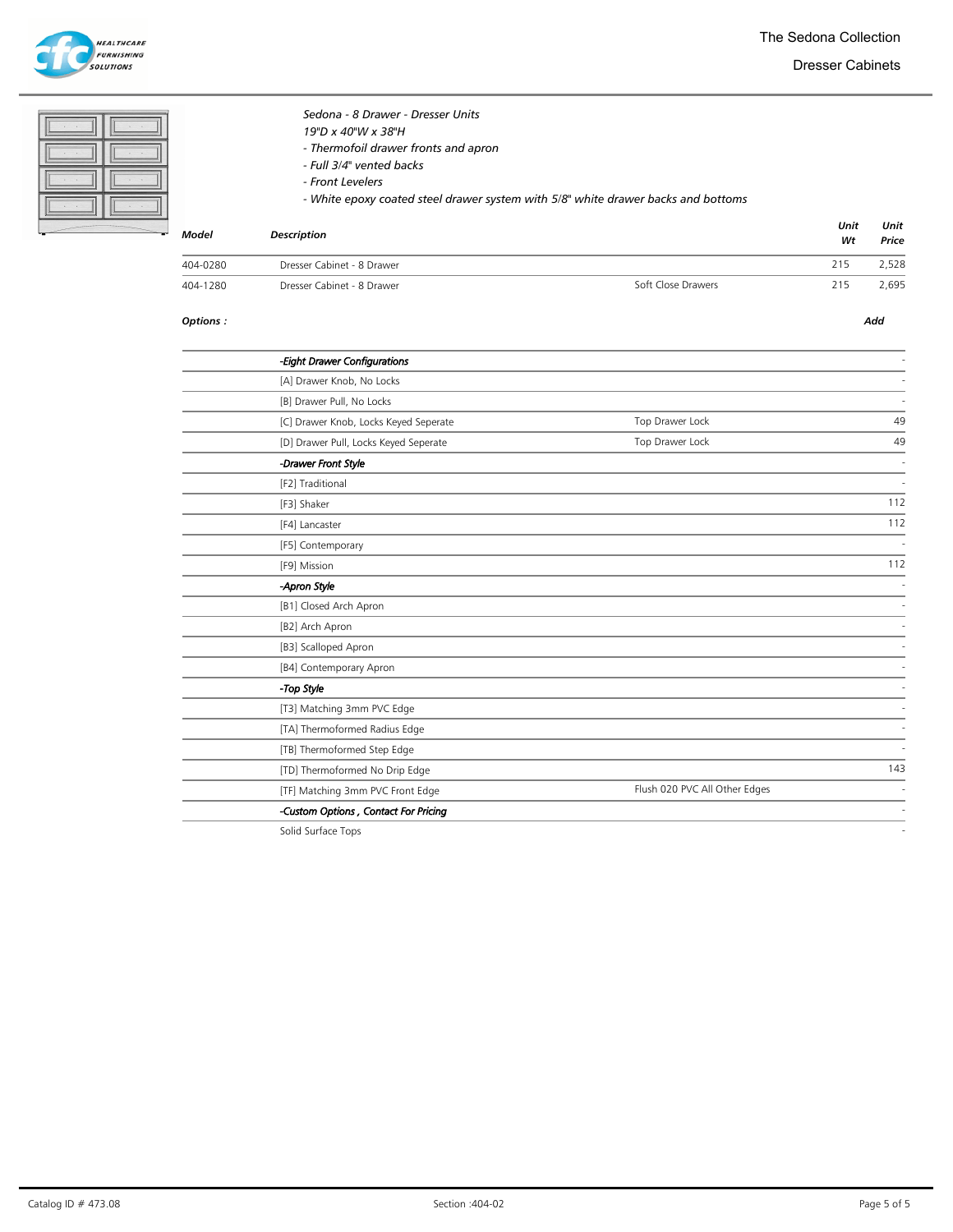Single Wardrobe Cabinets





### Sedona - 1 Door - Single Wardrobes 24"D x 24"W x 72"H

- Thermofoil doors and apron
- Full 3/4" vented backs
- 125 Degree door hinges
- Fixed hat shelf and adjustable hanging rod

| <b>Model</b> | <b>Description</b>                  | Unit<br>Wt | Unit<br>Price |
|--------------|-------------------------------------|------------|---------------|
| 404-050L     | Wardrobe Cabinet - Door Hinge Left  | 192        | .851          |
| 404-050R     | Wardrobe Cabinet - Door Hinge Right | 192        | ,851          |

### Options : Add

| -Door Configurations        |    |
|-----------------------------|----|
| [G] Door Knob               |    |
| [H] Door Pull               |    |
| [I] Door Knob, Locking Door | 49 |
| [J] Door Pull, Locking Door | 49 |



## Sedona - 1 Door / 1 Drawer - Single Wardrobes

- 24"D x 24"W x 72"H
- Thermofoil doors and apron
- Full 3/4" vented backs
- White epoxy coated steel drawer system with 5/8" white drawer backs and bottoms
- Fixed hat shelf and adjustable hanging rod

| Model    | <b>Description</b>                       | Unit<br>Wt | Unit<br>Price |
|----------|------------------------------------------|------------|---------------|
| 404-051L | Wardrobe Cabinet Door/Drawer Hinge Left  | 206        | 2.002         |
| 404-051R | Wardrobe Cabinet Door/Drawer Hinge Right | 206        | 2,002         |

| -Door/Drawer Configurations              |                 |    |
|------------------------------------------|-----------------|----|
| [K] Door Knob/Drawer Knob                |                 |    |
| [L] Door Knob/Drawer Pull                |                 |    |
| [M] Door Pull/Drawer Knob                |                 |    |
| [N] Door Pull/Drawer Pull                |                 |    |
| [O] Door Knob/Drawer Knob Keyed Separate | Top Drawer Lock | 49 |
| [P] Door Knob/Drawer Pull Keyed Separate | Top Drawer Lock | 49 |
| [Q] Door Pull/Drawer Knob Keyed Separate | Top Drawer Lock | 49 |
| [R] Door Pull/Drawer Pull Keyed Separate | Top Drawer Lock | 49 |
| [S] Door Knob/Drawer Knob Keyed Separate | Door Lock Only  | 49 |
| [T] Door Knob/Drawer Pull Keyed Separate | Door Lock Only  | 49 |
| [U] Door Pull/Drawer Knob Keyed Separate | Door Lock Only  | 49 |
| [V] Door Pull/Drawer Pull Keyed Separate | Door Lock Only  | 49 |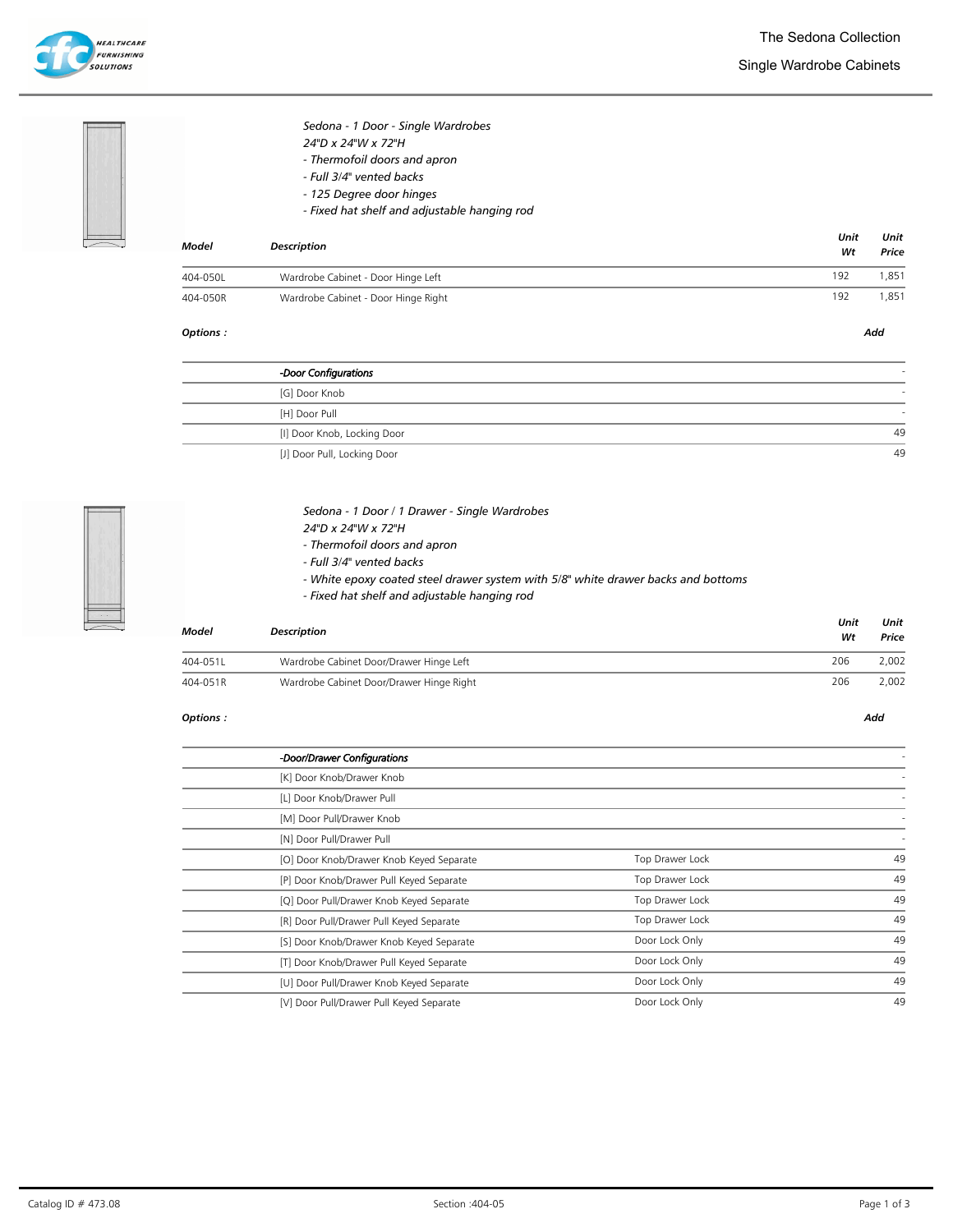

Single Wardrobe Cabinets

| Sedona - 1 Door / 2 Drawers - Single Wardrobes |
|------------------------------------------------|
| 24"D x 24"W x 72"H                             |
| - Thermofoil door, drawer fronts and apron     |

- Full 3/4" vented backs
- White epoxy coated steel drawer system with 5/8" white drawer backs and bottoms
- Fixed hat shelf and adjustable hanging rod

| Model    | <b>Description</b>                         | Unit<br>Wt | Unit<br>Price |
|----------|--------------------------------------------|------------|---------------|
| 404-052L | Wardrobe Cabinet Door/2 Drawer Hinge Left  | 222        | 2.072         |
| 404-052R | Wardrobe Cabinet Door/2 Drawer Hinge Right | 222        | 2.072         |

| -Door/Drawer Configurations              |                 |    |
|------------------------------------------|-----------------|----|
| [K] Door Knob/Drawer Knob                |                 |    |
| [L] Door Knob/Drawer Pull                |                 |    |
| [M] Door Pull/Drawer Knob                |                 |    |
| [N] Door Pull/Drawer Pull                |                 |    |
| [O] Door Knob/Drawer Knob Keyed Separate | Top Drawer Lock | 49 |
| [P] Door Knob/Drawer Pull Keyed Separate | Top Drawer Lock | 49 |
| [Q] Door Pull/Drawer Knob Keyed Separate | Top Drawer Lock | 49 |
| [R] Door Pull/Drawer Pull Keyed Separate | Top Drawer Lock | 49 |
| [S] Door Knob/Drawer Knob Keyed Separate | Door Lock Only  | 49 |
| [T] Door Knob/Drawer Pull Keyed Separate | Door Lock Only  | 49 |
| [U] Door Pull/Drawer Knob Keyed Separate | Door Lock Only  | 49 |
| [V] Door Pull/Drawer Pull Keyed Separate | Door Lock Only  | 49 |
|                                          |                 |    |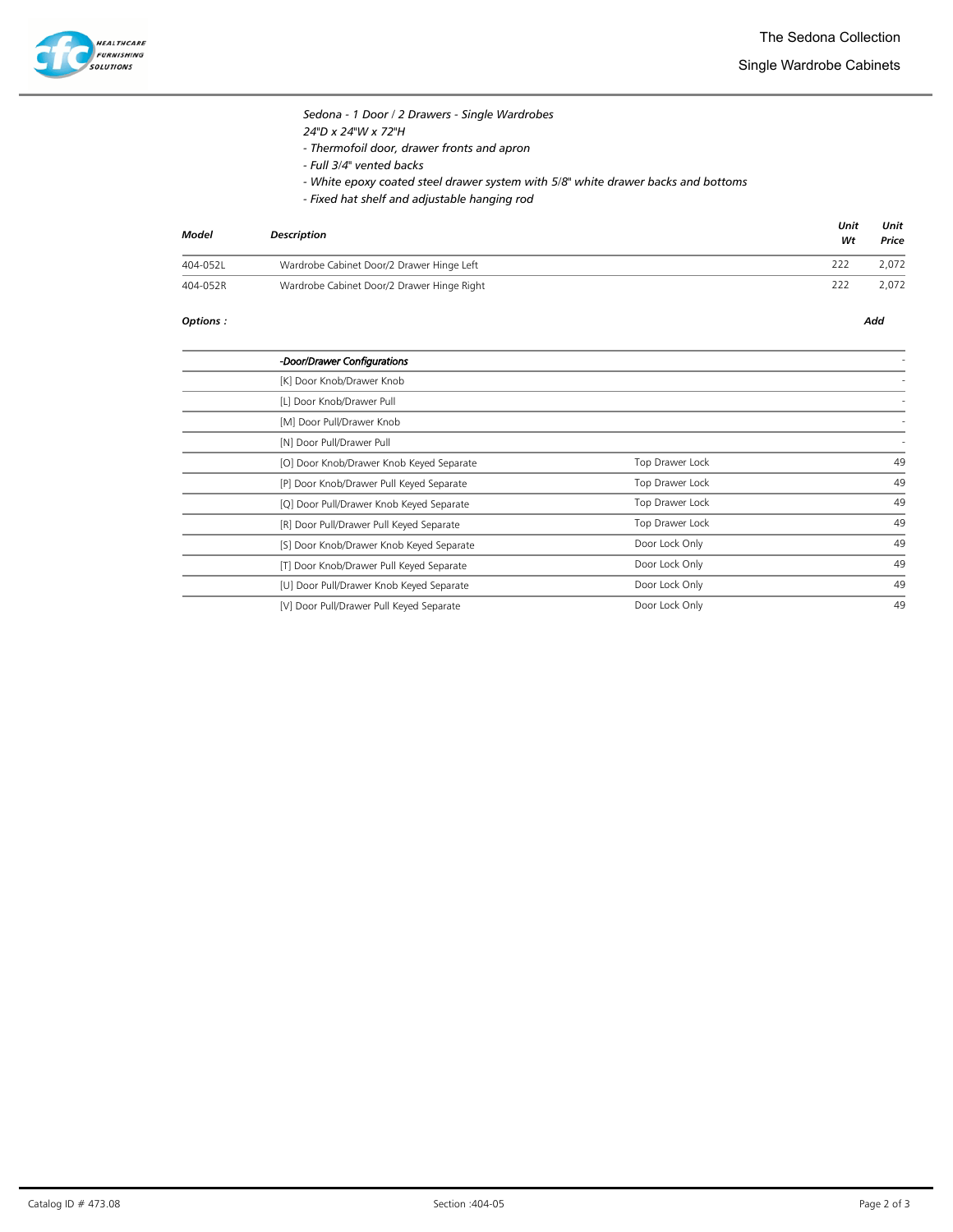

# Single Wardrobe Options



Single Wardrobe Cabinet Selections - Fronts, Aprons, Tops

- See Sedona Finish Selection for Woodgrains and Decorative Hardware
- Custom Options available

### Options : Add

| -Door/Drawer Front Style             |                               |     |
|--------------------------------------|-------------------------------|-----|
| [F2] Traditional                     |                               |     |
| [F3] Shaker                          |                               | 202 |
| [F4] Lancaster                       |                               | 202 |
| [F5] Contemporary                    |                               |     |
| [F9] Mission                         |                               | 202 |
| -Door Back                           |                               |     |
| [M] Matching                         |                               |     |
| -Apron Style                         |                               |     |
| [B1] Closed Arch Apron               |                               |     |
| [B2] Arch Apron                      |                               |     |
| [B3] Scalloped Apron                 |                               |     |
| [B4] Contemporary Apron              |                               |     |
| -Top Style                           |                               |     |
| [T3] Matching 3mm PVC Edge           |                               |     |
| [TF] Matching 3mm PVC Front Edge     | Flush 020 PVC All Other Edges |     |
| -Custom Options, Contact For Pricing |                               |     |
|                                      |                               |     |

Door Mounted Mirror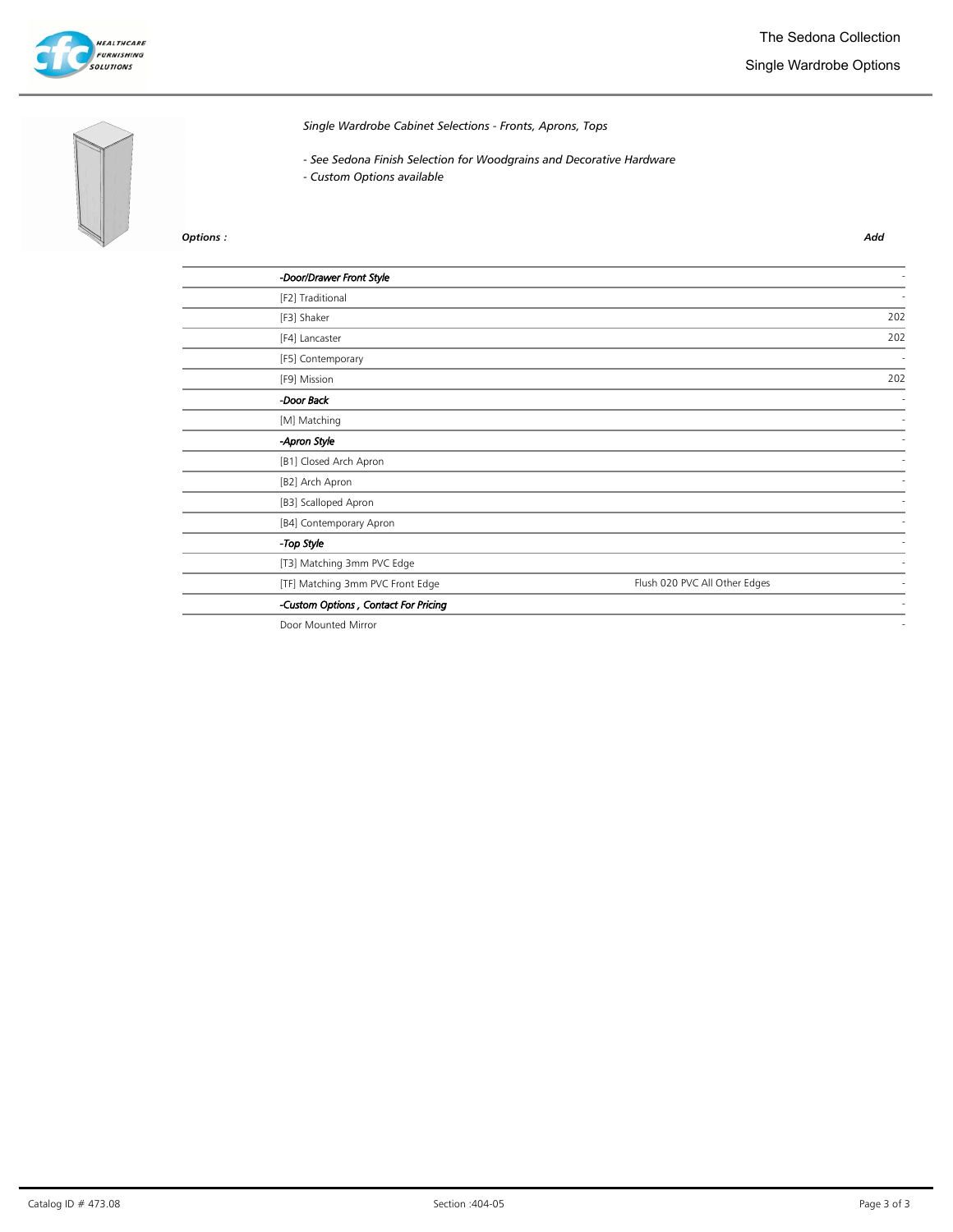

### Double Wardrobe Cabinets

Sedona - 2 Doors - Double Wardrobes

- Thermofoil doors and apron
- Full 3/4" vented backs
- 125 Degree door hinges
- Fixed hat shelf and adjustable hanging rod

| Model    | Description              |                    | Unit<br>Wt | Unit<br>Price |
|----------|--------------------------|--------------------|------------|---------------|
| 404-0600 | Wardrobe Cabinet - Doors | 24"D x 35"W x 72"H | 227        | 2.348         |
| 404-1600 | Wardrobe Cabinet - Doors | 24"D x 30"W x 78"H | 227        | 2,348         |

### Options : Add

| -Door Configurations        |     |
|-----------------------------|-----|
| [G] Door Knob               |     |
| [H] Door Pull               |     |
| [I] Door Knob, Locking Door | 133 |
| [J] Door Pull, Locking Door | 133 |

## Sedona - 2 Doors / 1 Drawer - Double Wardrobes

- Thermofoil door, drawer fronts and apron
- Full 3/4" vented backs
- Front Levelers
- White epoxy coated steel drawer system with 5/8" white drawer backs and bottoms

| Model    | Description                             |                    | Unit<br>Wt | Unit<br>Price |
|----------|-----------------------------------------|--------------------|------------|---------------|
| 404-0610 | Wardrobe Cabinet - Doors, Single Drawer | 24"D x 35"W x 72"H | 241        | 2.586         |
| 404-1610 | Wardrobe Cabinet - Doors, Single Drawer | 24"D x 30"W x 78"H | 241        | 2.586         |

| -Door/Drawer Configurations              |                 |     |
|------------------------------------------|-----------------|-----|
| [K] Door Knob/Drawer Knob                |                 |     |
| [L] Door Knob/Drawer Pull                |                 |     |
| [M] Door Pull/Drawer Knob                |                 |     |
| [N] Door Pull/Drawer Pull                |                 |     |
| [O] Door Knob/Drawer Knob Keyed Separate | Top Drawer Lock | 49  |
| [P] Door Knob/Drawer Pull Keyed Separate | Top Drawer Lock | 49  |
| [Q] Door Pull/Drawer Knob Keyed Separate | Top Drawer Lock | 49  |
| [R] Door Pull/Drawer Pull Keyed Separate | Top Drawer Lock | 49  |
| [S] Door Knob/Drawer Knob Keyed Separate | Door Lock Only  | 133 |
| [T] Door Knob/Drawer Pull Keyed Separate | Door Lock Only  | 133 |
| [U] Door Pull/Drawer Knob Keyed Separate | Door Lock Only  | 133 |
| [V] Door Pull/Drawer Pull Keyed Separate | Door Lock Only  | 133 |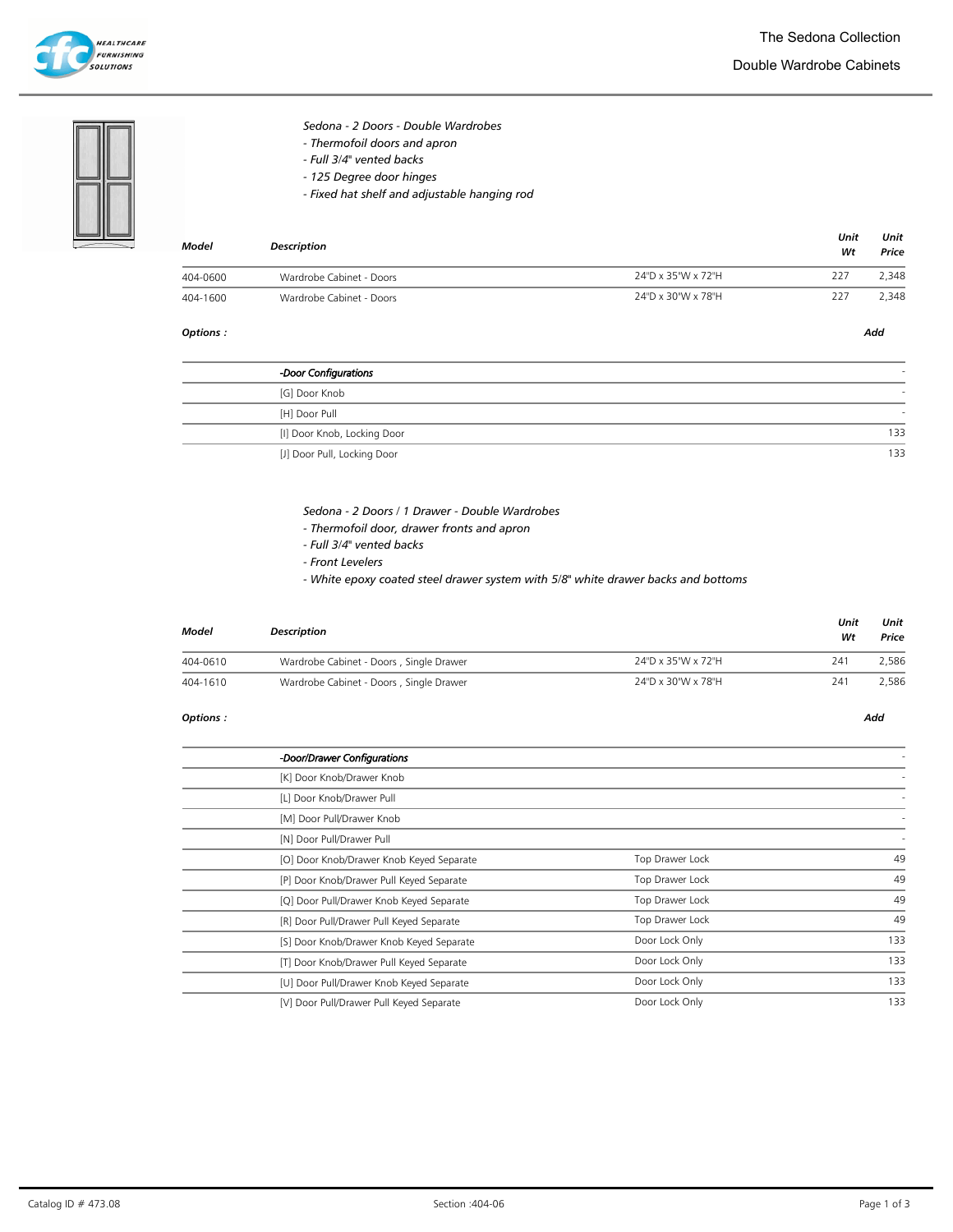

### Double Wardrobe Cabinets

Sedona - 2 Doors / 2 Drawers - Double Wardrobes - Thermofoil door, drawer fronts and apron

- Full 3/4" vented backs
- White epoxy coated steel drawer system with 5/8" white drawer backs and bottoms
- Fixed hat shelf and adjustable hanging rod

| Model    | <b>Description</b>                    |                    | Unit<br>Wt | Unit<br>Price |
|----------|---------------------------------------|--------------------|------------|---------------|
| 404-0620 | Wardrobe Cabinet - Doors, Two Drawers | 24"D x 35"W x 72"H | 259        | 2.686         |
| 404-1620 | Wardrobe Cabinet - Doors, Two Drawers | 24"D x 30"W x 78"H | 259        | 2.686         |

| -Door/Drawer Configurations              |                 |     |
|------------------------------------------|-----------------|-----|
| [K] Door Knob/Drawer Knob                |                 |     |
| [L] Door Knob/Drawer Pull                |                 |     |
| [M] Door Pull/Drawer Knob                |                 |     |
| [N] Door Pull/Drawer Pull                |                 |     |
| [O] Door Knob/Drawer Knob Keyed Separate | Top Drawer Lock | 49  |
| [P] Door Knob/Drawer Pull Keyed Separate | Top Drawer Lock | 49  |
| [Q] Door Pull/Drawer Knob Keyed Separate | Top Drawer Lock | 49  |
| [R] Door Pull/Drawer Pull Keyed Separate | Top Drawer Lock | 49  |
| [S] Door Knob/Drawer Knob Keyed Separate | Door Lock Only  | 133 |
| [T] Door Knob/Drawer Pull Keyed Separate | Door Lock Only  | 133 |
| [U] Door Pull/Drawer Knob Keyed Separate | Door Lock Only  | 133 |
| [V] Door Pull/Drawer Pull Keyed Separate | Door Lock Only  | 133 |
|                                          |                 |     |